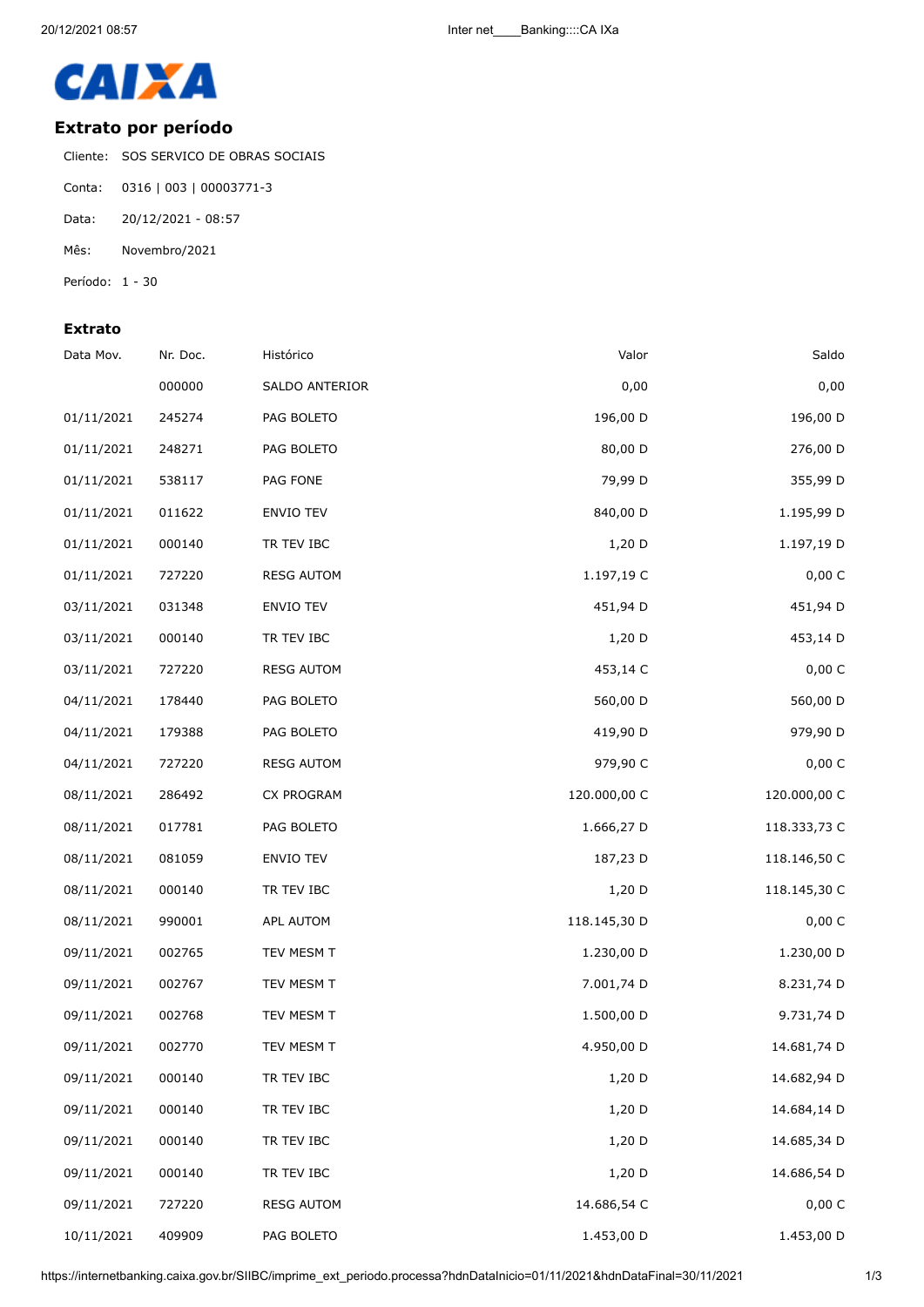|             | Banking::::CA IXa<br>Inter net |                   |        | 20/12/2021 08:57 |
|-------------|--------------------------------|-------------------|--------|------------------|
| 1.872,90 D  | 419,90 D                       | PAG BOLETO        | 413789 | 10/11/2021       |
| 2.022,90 D  | 150,00 D                       | TEV MESM T        | 003853 | 10/11/2021       |
| 2.392,90 D  | 370,00 D                       | TEV MESM T        | 003855 | 10/11/2021       |
| 2.572,90 D  | 180,00 D                       | TEV MESM T        | 003856 | 10/11/2021       |
| 2.574,10 D  | 1,20 D                         | TR TEV IBC        | 000140 | 10/11/2021       |
| 2.575,30 D  | $1,20$ D                       | TR TEV IBC        | 000140 | 10/11/2021       |
| 2.576,50 D  | 1,20 D                         | TR TEV IBC        | 000140 | 10/11/2021       |
| 0,00 C      | 2.576,50 C                     | <b>RESG AUTOM</b> | 727220 | 10/11/2021       |
| 28.062,49 D | 28.062,49 D                    | TEV MESM T        | 110936 | 11/11/2021       |
| 28.063,69 D | $1,20$ D                       | TR TEV IBC        | 000140 | 11/11/2021       |
| 0,00 C      | 28.063,69 C                    | <b>RESG AUTOM</b> | 727220 | 11/11/2021       |
| 1.420,00 D  | 1.420,00 D                     | TEV MESM T        | 120958 | 12/11/2021       |
| 1.421,20 D  | $1,20$ D                       | TR TEV IBC        | 000140 | 12/11/2021       |
| 0,00 C      | 1.421,20 C                     | <b>RESG AUTOM</b> | 727220 | 12/11/2021       |
| 1.619,64 D  | 1.619,64 D                     | PAG BOLETO        | 148879 | 16/11/2021       |
| 2.002,14 D  | 382,50 D                       | PAG BOLETO        | 153483 | 16/11/2021       |
| 2.450,81 D  | 448,67 D                       | ENVIO TEV         | 160919 | 16/11/2021       |
| 2.818,19 D  | 367,38 D                       | TEV MESM T        | 160924 | 16/11/2021       |
| 2.819,39 D  | $1,20$ D                       | TR TEV IBC        | 000140 | 16/11/2021       |
| 2.820,59 D  | 1,20 D                         | TR TEV IBC        | 000140 | 16/11/2021       |
| 0,00 C      | 2.820,59 C                     | <b>RESG AUTOM</b> | 727220 | 16/11/2021       |
| 122,57 D    | 122,57 D                       | PAG FONE          | 516979 | 17/11/2021       |
| 0,00 C      | 122,57 C                       | <b>RESG AUTOM</b> | 727220 | 17/11/2021       |
| 318,58 D    | 318,58 D                       | PAG BOLETO        | 208527 | 18/11/2021       |
| 408,67 D    | 90,09 D                        | PAG FONE          | 305836 | 18/11/2021       |
| 888,67 D    | 480,00 D                       | TEV MESM T        | 181811 | 18/11/2021       |
| 1.393,67 D  | 505,00 D                       | TEV MESM T        | 181811 | 18/11/2021       |
| 1.394,87 D  | $1,20$ D                       | TR TEV IBC        | 000140 | 18/11/2021       |
| 1.396,07 D  | 1,20 D                         | TR TEV IBC        | 000140 | 18/11/2021       |
| 0,00C       | 1.396,07 C                     | <b>RESG AUTOM</b> | 727220 | 18/11/2021       |
| 147,90 C    | 147,90 C                       | CRED TEV          | 191408 | 19/11/2021       |
| 132,10 D    | 280,00 D                       | PAG BOLETO        | 140955 | 19/11/2021       |
| 25.106,04 D | 24.973,94 D                    | TEV MESM T        | 191057 | 19/11/2021       |
| 28.181,55 D | 3.075,51 D                     | TEV MESM T        | 191059 | 19/11/2021       |
| 31.476,19 D | 3.294,64 D                     | TEV MESM T        | 191059 | 19/11/2021       |
| 32.776,19 D | 1.300,00 D                     | TEV MESM T        | 191128 | 19/11/2021       |
| 32.777,39 D | 1,20 D                         | TR TEV IBC        | 000140 | 19/11/2021       |
| 32.778,59 D | 1,20 D                         | TR TEV IBC        | 000140 | 19/11/2021       |
| 32.779,79 D | $1,20$ D                       | TR TEV IBC        | 000140 | 19/11/2021       |